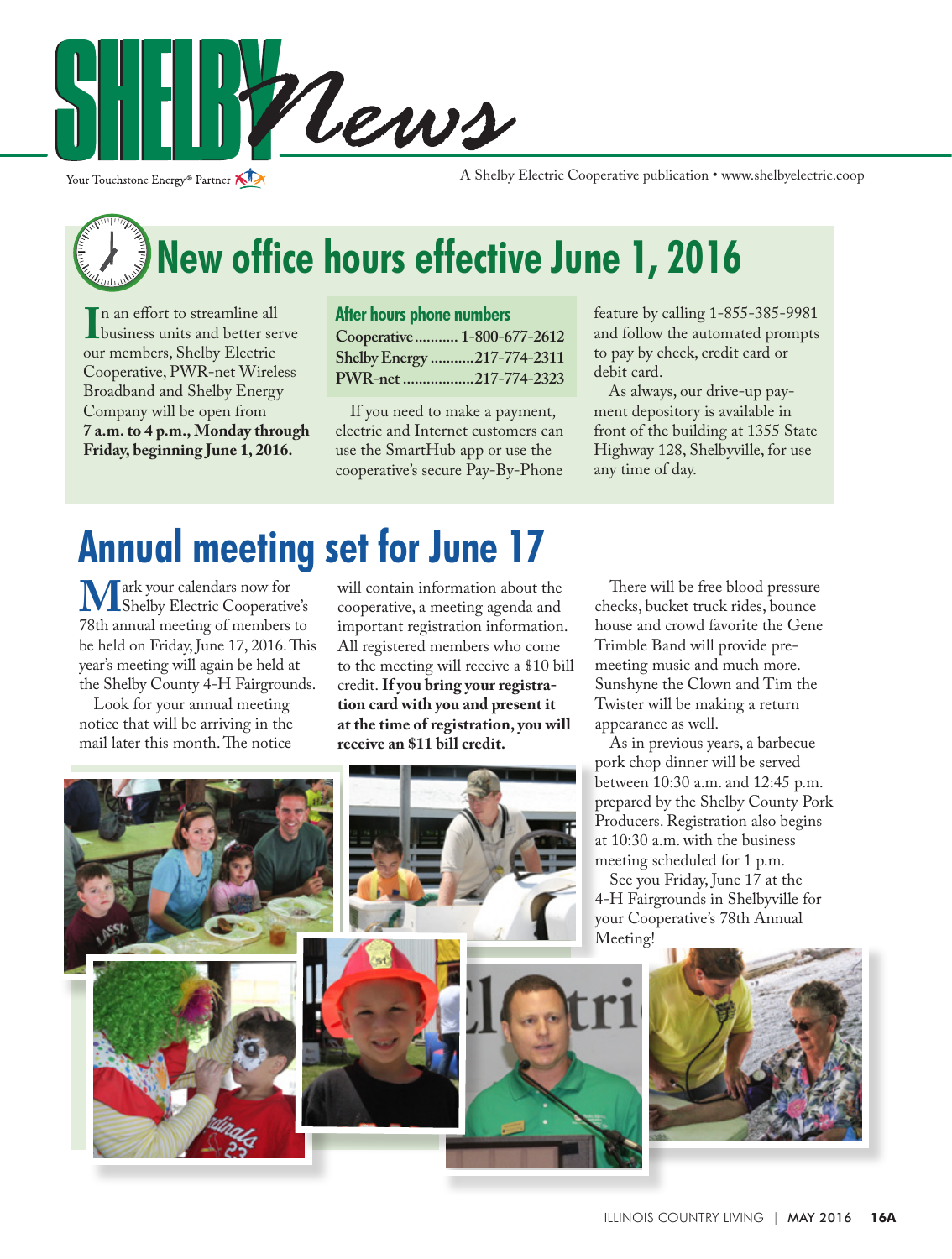### **SHELF** Vews

## **Just what are Capital Credits**

**W**hen you signed up for electric service, you became a member-owner of this cooperative. Unlike other electric utilities, your cooperative exists to make sure your needs are always met, not to make a profit.

 Any revenues over and above the cost of doing business are considered "margins." These margins represent an interest-free loan of operating capital by the membership to the cooperative. This capital allows Shelby Electric Cooperative (SEC) to finance operations and construction, with the intent that this capital will be repaid to you in later years.

 As of 2016, SEC has retired all capital credits up to the year 1987, totaling more than \$5 million. Each year when capital credits are retired, many questions arise. We have provided answers to some questions below for a better understanding of capital credits.

#### **What are capital credits?**

 Patronage capital is the cooperative's margins, or money left after all expenses have been paid for that year. Shelby Electric uses these margins for capital investments, such as building or replacing power



P.O. BOX 560 Shelbyville, IL 62565 **Phone: 217-774-3986 or 1-800-677-2612 www.shelbyelectric.coop twitter.com/YourCoop facebook.com/YourCoop**

#### **New Office Hours:** 7:00 a.m. - 4:00 p.m. *Effective June 1, 2016*



lines, substations and other electric system improvements. After being used as working capital, the money is returned to members as patronage capital credits (like dividends). It represents each co-op member's share – or equity in the cooperative. Patronage capital is allocated to members in proportion to the dollar amount of electricity used. Capital credits are paid out as the cooperative's financial condition permits.

#### **How do I receive my capital credits?**

 Eligible members still on our lines receive capital credit refunds as a credit on their electric bill. Members no longer on our lines receive their retirement amount in the form of a check mailed to the most recent address on file.

#### **How are capital credits calculated?**

 The amount of capital credits you earn in a given year is based on the amount of capital you contribute to the cooperative through paying your monthly bills. The more electric service you buy, the greater your capital credits account – although the percentage will remain the same. The sum of your monthly bills for a year is multiplied by a percentage to determine your capital credits.

#### **What percent of my bill is returned as capital credits?**

 The percentage of your total payment that is allocated as capital credits varies from year to year, depending on the success of the cooperative. Capital credits are only allocated for a year in which SEC earns margins. Since capital credits are a member's share of the margins, no credits are allocated for a year without any margins.

### **What happens to the capital cred- its of a member that dies?**

 The capital credits of a deceased member may be paid at a discount without waiting for a general retirement. Estate payments are not

automatic. A representative of the estate must request the credits by contacting the cooperative billing department. If the membership is jointly held by a spouse, the estate will only be retired after both the member and spouse are deceased.

#### **Will I receive a capital credit every year?**

 Not necessarily. The Board of Directors must authorize a retirement before you receive a credit. When considering a retirement, the Board analyzes the financial health of the cooperative and will not authorize a retirement if SEC cannot afford it. SEC has paid capital credits nearly every year for the past two decades.

#### **What happens to my capital credits when I leave the SEC service area?**

 They remain on the books under your assigned capital credit number until they are retired. You should make sure SEC has your current mailing address.

 *If you have questions concerning capital credits, or anything else related to your cooperative membership, please give the cooperative a call at 1-800-677-2612.*



Avoid placing lamps or TV sets near your room airconditioning thermostat. The thermostat senses heat from these appliances, which can cause the air conditioner to run longer than necessary.

*Source: energy.gov*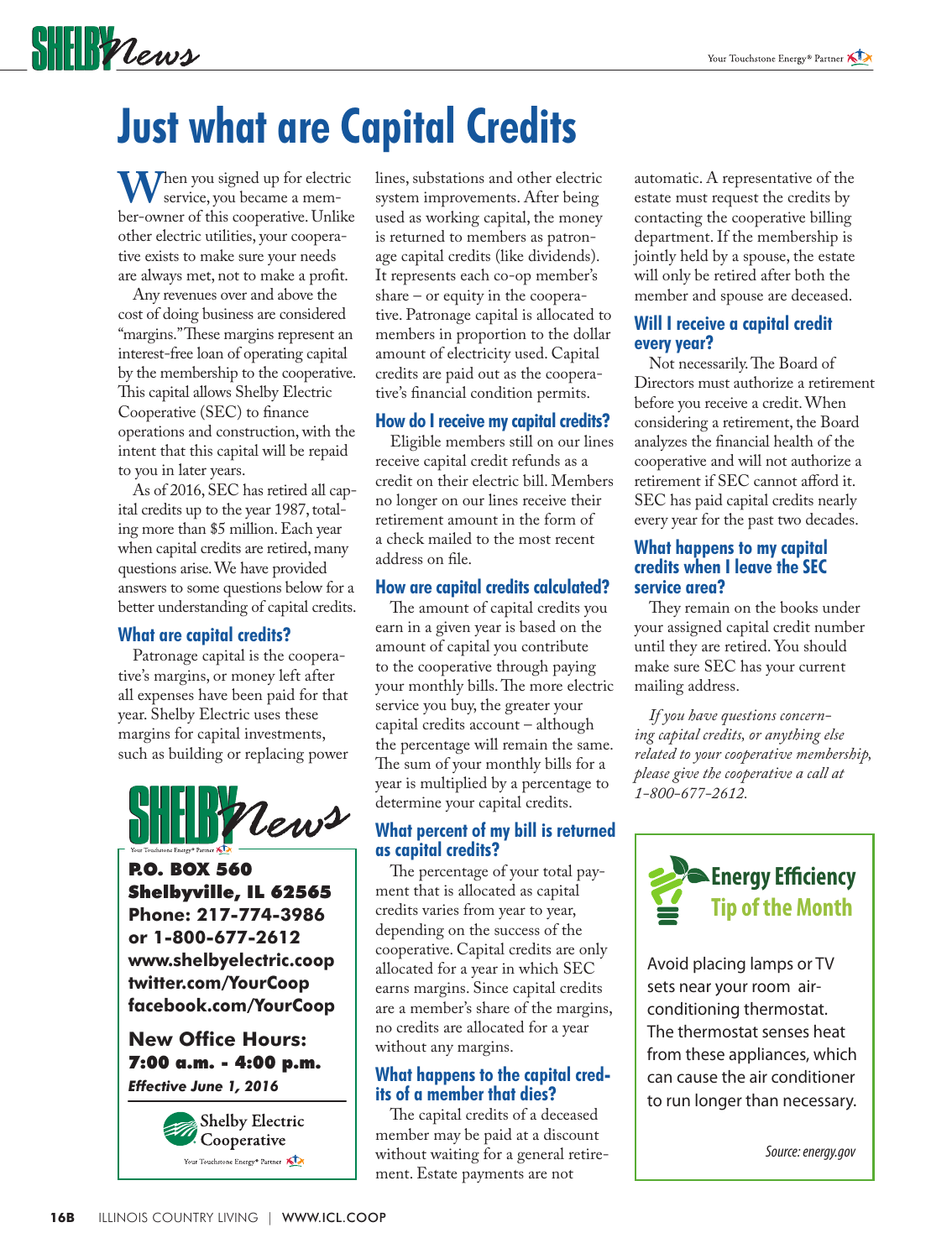

### REAL LIFE LREAL POWER

### **Getting Real with Marla ~ It's all about the base**

**M**ay and October can be great<br>electricity consumption for your home electricity consumption for your home. These months often have our region's most mild temperatures, requiring little to no heating or air conditioning.

 Typically in Illinois, heating and air conditioning consume the most energy in our homes. Since we have no control over the weather, our best defense against that expense is to air seal and insulate (in that order).

 The baseline is everything besides heating and air conditioning. Understanding your account's baseline electricity consumption lets a person know how much it costs for electric water heating, lighting, electronics, appliances, electric tools, office equipment, sump pumps, well pumps, etc. Changes in habits and lifestyle can often affect baseline use.

 Water heating is often the second highest energy expense. Make sure the water heater is set at 120 F degrees. Wash laundry in cool or warm water when possible. Ask family members to limit the amount of hot water used for bathing and showering.

 Older appliances can be expensive to operate. Refrigerators and freezers that are more than 10 years old may cost double the amount to operate than a new, more efficient model. This may be a good time to reconsider using that old, second refrigerator in the garage for beverages. The warmer the temperature is, the harder that energy hog has to work to keep your drinks cool, especially when located in an unconditioned location, such as a garage.

 Electronics are quickly taking a larger piece of the pie in residential electricity use. The sheer quantity of



electronics that we have added to our households in the past few years adds up to substantial electricity consumption. More than 75 percent of American households have two or more televisions. Not only do the TVs use electricity, but so do all their cohorts, such as cable and satellite boxes, DVD and Blu-ray players, and video game consoles. The typical household spends more on electricity for their home entertainment than it would cost to operate a new refrigerator.

 Don't forget the home office. Baseline items using electricity (and subsequently, producing heat) include overhead lighting, desk lamps, computer, phone/answering machine, adding machine, printer and chargers for electronic devices. When my husband works from his home office, the office gets quite warm (resulting in him turning the air conditioning down for the

whole house). In this scenario, our baseline use has a direct effect on our air conditioning use.

 Your Shelby Electric Cooperative bill has a bar graph representing your monthly use for a year. Generally, the two lowest months occur when temperatures are moderate; these will be your baseline months. To investigate even more closely, choose a week when the weather is forecast to be mild. Keep a diary of your family's activities while at home, including laundry, electronic use and cooking. Then, give me a call at 1-800-677-2612 and I will help analyze your electricity consumption. The SmartHub App is another great tool to see your energy use. Download it today from your app store.

~ Marla Eversole, Member Services

**Shelby Energy Company 1-217-774-2311**

**PWR-net Broadband Internet 1-877-994-2323** Please leave a message after hours

**Shelby Electric Cooperative 1-800-677-2612 1-217-774-3986**